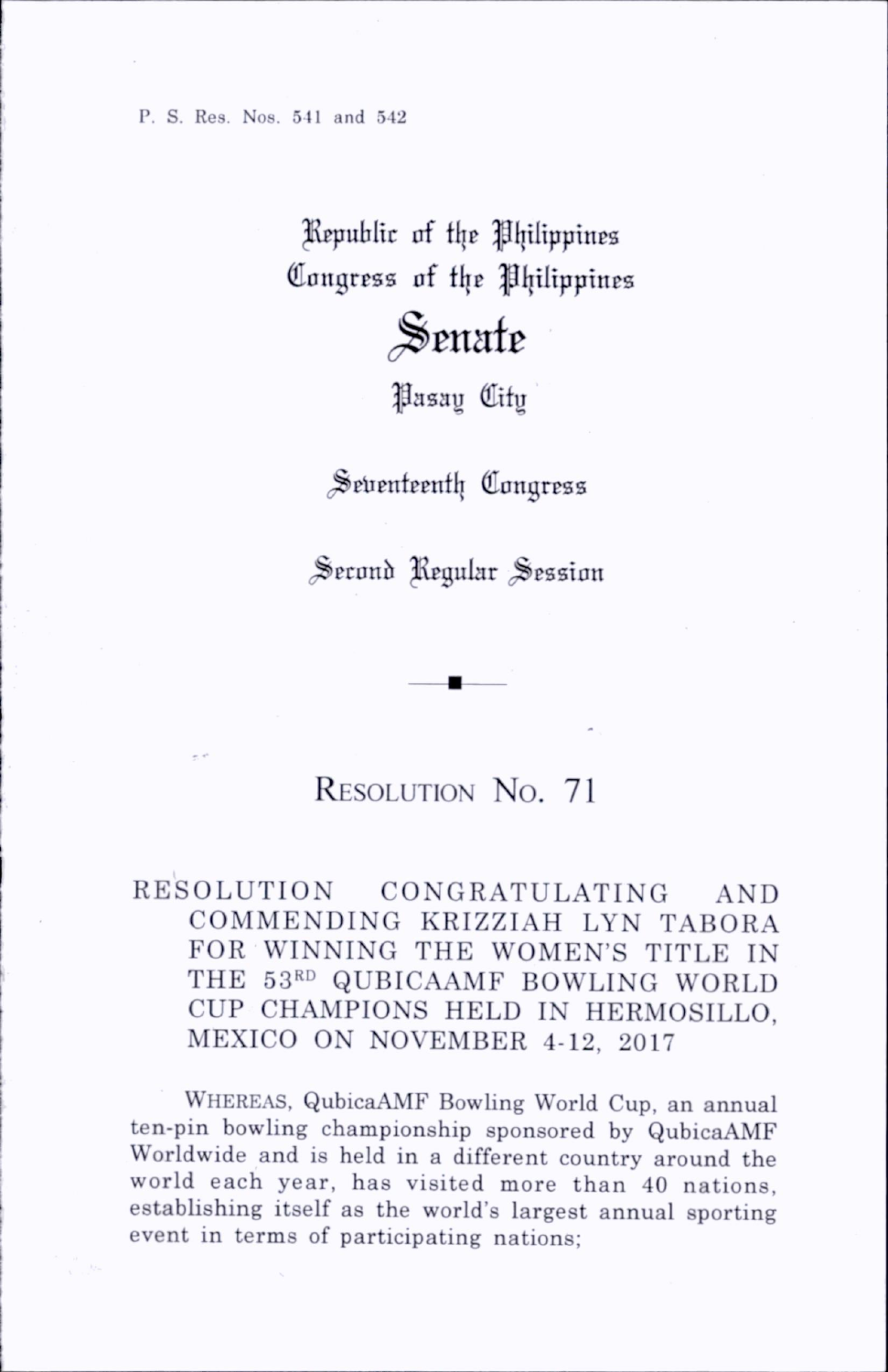WHEREAS, the  $53<sup>rd</sup>$  QubicaAMF Bowling World Cup Champions was held in Hermosillo, Mexico, on November 4-12, 2017, participated by  $65$  countries:

WHEREAS, for this year, two Filipinos represented our country to the Bowling World Cup, namely: Jomar Roland Jum apao for the male category, and Krizziah Lyn Tabora for the female division;

WHEREAS, out of the 54 women participants, Krizziah Lyn Tabora entered the qualification round ranked 8<sup>th</sup> but rose to 3rd place to advance to the semifinal round with a total of 6,897 pinfalls after 40 games;

Whereas, in the semifinals Tabora defeated Colombian Rocio Restrepo in a 249-222 score that led her to the final match against Abdul Rahman Siti Safiyah Amirah of Malaysia which she won on a score of 236-191;

 $\sim$  WHEREAS, Krizziah Lyn Tabora was crowned the 53<sup>rd</sup> Bowling World Cup (BWC) Champion in the women's  $division - the 5<sup>th</sup> Filinino to win a BWC title after$ Christian Suarez in 2003 and the 3rd Filipina after Lita dela Rosa in 1978 and Olivia "Bong Coo" Garcia in 1979;

WHEREAS, after 14 years of aspiring to bring back the title to our country after Christian Suarez's win in 2003, Krizziah Lyn Tabora's win has again brought honor, pride and recognition not only to herself but to the Filipinos, and that her recognition serves as an inspiration to the other Filipino bowlers who will soon be competing in the World Bowling Championship on November 24, 2017, in Las Vegas and in such other future international competitions; Now, therefore, be it

 $\overline{2}$